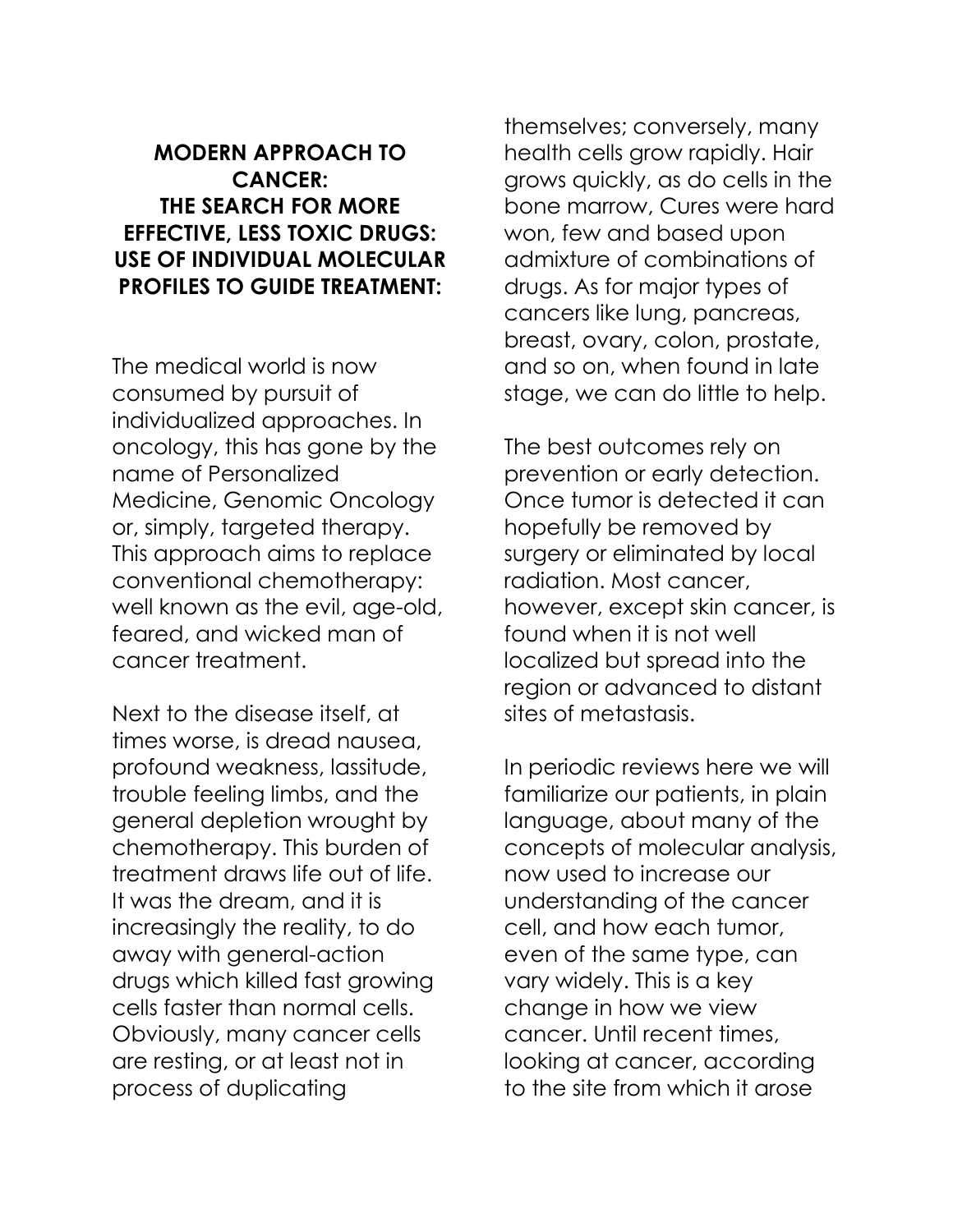provided our best strategy. In fact, since we first dealt with treating cancer, its origin, was the primary guide to treatment. Therefore, breast cancer would be treated differently from lung cancer, and both these, differently from colon cancer, and so on.

The search for selective, personal treatment of individual tumors, is the central goal of research. Many strides have been made; exciting things are on their way. Here, I will provide a bird's eye view of the principles behind new, emerging, and modern approaches to both treatment and diagnosis. In this new view of cancer, different tumors are distinguished by the molecules they express, more than where they came from. For simplicity, I am going to refer to abnormal molecules as "broken" when they contribute to cancer. It must be clear, however, that I do not just mean that any old malfunction. An example is provided by a type of abdominal cancer which contains an abnormal protein on its surface. As it happens, this molecule, which plays a key role in this tumor, is the

same molecule "broken" in a form of leukemia. Not surprisingly, these are each treated with the same drug which interferes with damaging activity and consequences of the broken protein, hopefully quelling its central cancercausing role.

## **PROGRESS TOWARD PERSONALIZED MEDICINE:** These are among the topics that we intend to approach regarding

novel approaches to cancer.

- Early detection of cancer, monitoring treatment and surveillance for recurrence
- Calling upon internal soldiers—antibodies and cells:
	- Use of *antibodies* to eliminate cancer cells by self-destruction. Direct and indirect approaches.
	- Modification and use *of*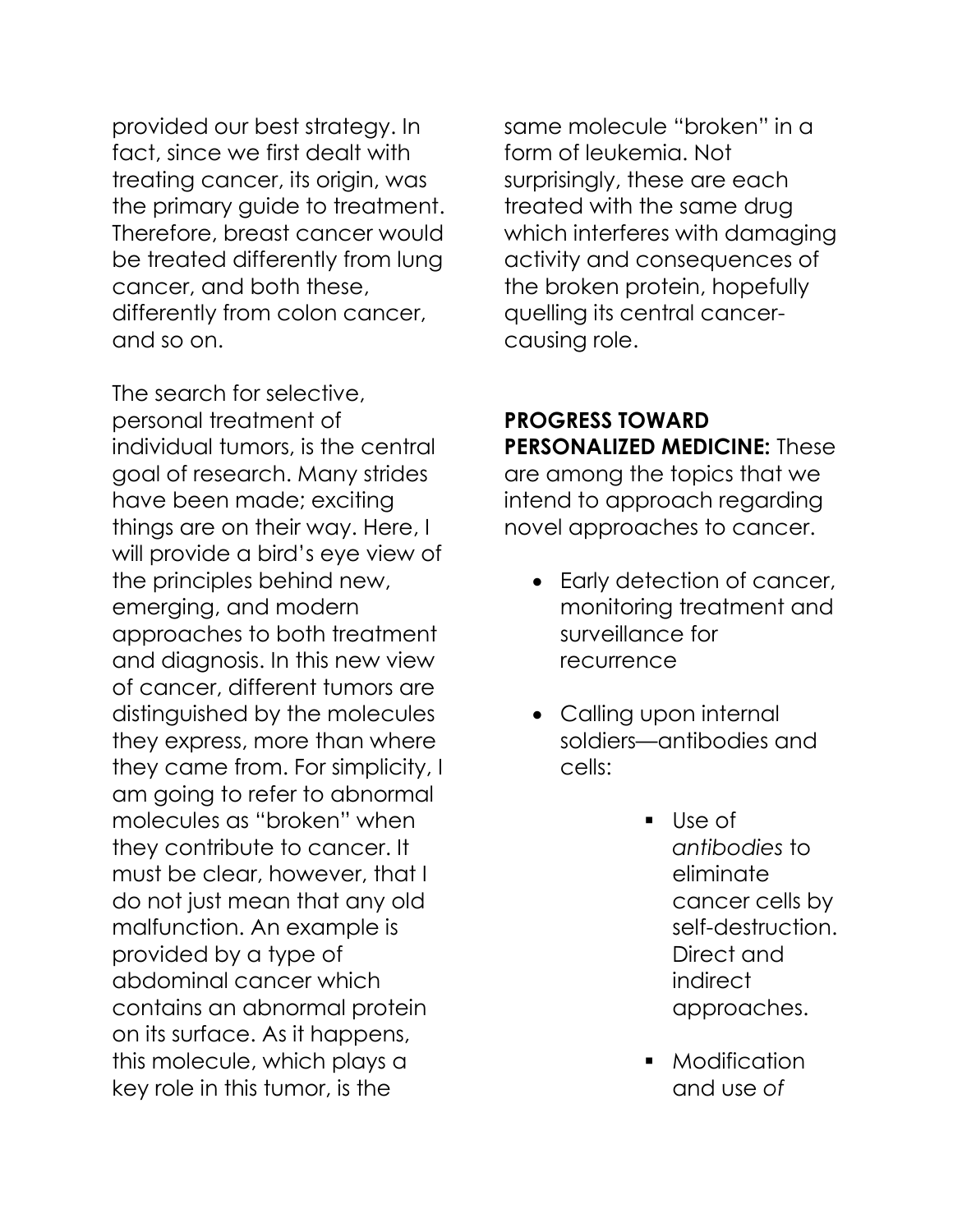*modified T cells* to eliminate cancer

- Cutting the supply lines: attacking the pipeline that delivers oxygen, sugar and other needs.
- Use of DNA sequencing, in part or whole, to discover abnormalities, or mutations, which are treatable in targeted ways.
- The age of Big Data and Informatics to reveal common features of cancer and their role in initiation and progression of disease

The first topic is early detection of cancer. Most are familiar with colonoscopy, Pap smears and mammograms for their success in detection of colon, cervical, and breast cancer respectively. These techniques use traditional tools which can often find cancer at an early stage when it can be removed by surgery. Contrary to popular belief, most tumors take a long time to grow from when begin

to when they are first detectable until they present a threat to life. Consider a healthy individual over 50 who has no inborn risk of colon cancer. If the colonoscopy shows no early pre-cancerous growths, then a repeat scan is not recommended for another 5 years. Why? When Colon cancer arises, it goes through a typical process of growth. The growth is visible, and slow. For this reason, observing the colon, by colonoscopy at long intervals, is sufficient to detect early forms of the disease and remove it before it becomes dangerous. Similar concepts apply to cervical, breast, and skin cancer.

Normal cells or ones with unusual growth causing a polyp in the colon, precancerous changes on PAP, or small emerging mass in breast cancer, all exchange information with the blood that feeds them. Small vesicles of the surface molecules bud off and contain not only the surface components of the respective membranes but some innards from inside the cell, called the cytoplasm. The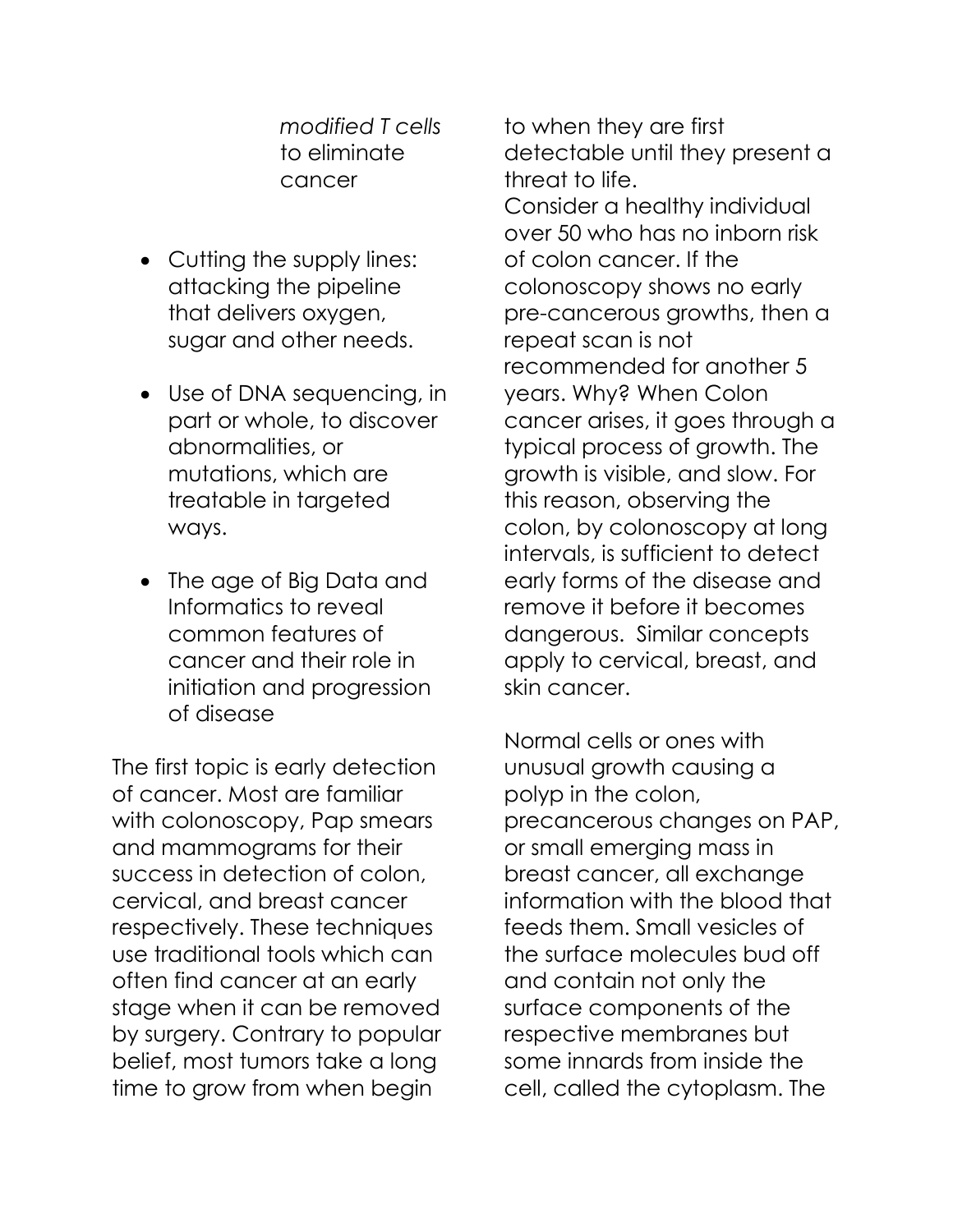cytoplasm within exosome vesicles includes pieces of protein, pieces of DNA or RNA. These small rafts are set forth from cells into the blood that streams by. It is worthwhile to note that the membranes and some internal molecules are aberrant in ways that contribute to cancerous activity. Sometimes these abnormalities may be viewed with straightforward metaphors, as if looking at a broken gas pedal or jammed brakes; sometimes differences are seen in associated fingerprints of other molecules which are expressed in greater or lesser number. Thus, faulty brakes which do not allow vehicle to stop, might show indirect evidence by measurements of the thickness of rubber on the tires or the number of moths on the windshield. The same would hold for a gas pedal, stuck to the metal. At the cellular level, molecular apparatus which increases proliferation and division of cells, would be expected to have changes in the number of normal particles that appear. Determination of a cancer fingerprint of circulating proteins or DNA or rna is difficult but possible.

Recently, several technological approaches have revealed telltale signs of cancer in circulating cells, within exosomes, and freely floating in plasma. One such approach was developed by a local team, including me. In the blood test, exosomes--as small as 1 billionth of a meter in diameter—are isolated from the blood and the pattern of normal proteins—some increased, others decreased, is compared between blood of cancer patients and blood of health patients. Consistent differences reveal "fingerprints" suggestive of tumor, even when it is not yet visible. This was the subject of a recently published paper attached and linked to the site.

In updates to come, we will approach the novel ways that the genes, proteins, DNA, and RNA are being used to identify and to treat early cancer. From a clinical viewpoint these are nearing readiness for suggested diagnosis, screening or monitoring known disease. Treatment, however, are not ready for prime time, but selection of treatments is already emerging.